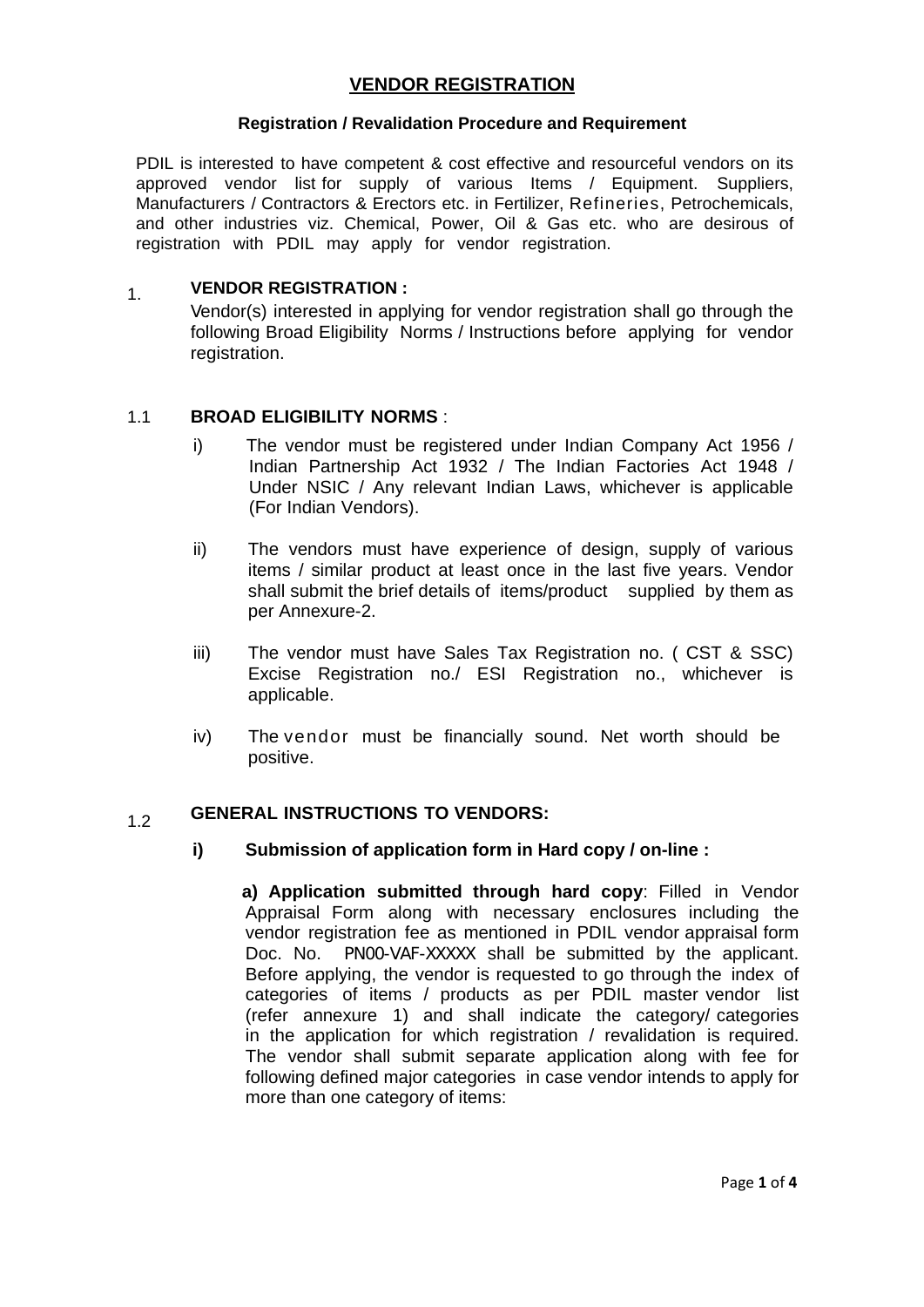| SI.<br>No. | <b>Major Category</b>                               |
|------------|-----------------------------------------------------|
| 1.0        | Mechanical Items (Pr. Vessel/Heat Exchanger)        |
| 2.0        | Mechanical Items (Piping)                           |
| 3.0        | Mechanical Items (Machinery)                        |
| 4.0        | Mechanical Items (Reformer)                         |
| 5.0        | Mechanical Items (Materials Handling)               |
| 6.0        | <b>Electrical Items</b>                             |
| 7.0        | Instrument Items                                    |
| 8.0        | Process Engg. Items                                 |
| 9.0        | Civil Engg. Items                                   |
| 10.0       | <b>Customs Clearance &amp; Transportation Items</b> |

Applicant shall submit a soft copy as well as in hard copy one complete set of documents comprising of application along with processing fee, duly filled in Vendor Appraisal Form and all relevant enclosures as indicated in Clause 12 of Vendor Appraisal Form (Refer Clause 12) for PDIL consideration. All these annexure along with vendor appraisal form are available on PDIL's website www.pdilin.com .

# **b) On-line Submission of application form:**

However, the vendor has also the option of filling on-line application form. But, this facility is limited to fill in on-line application form only. On filling this application form, the vendor will be prompted to a form after filling which a computer generated application form will be displayed. The vendor has to take a print of this on- line duly filled in application form and copies of all supporting documents along with registration fee have to be sent through courier to PDIL. Mere submission of on-line application will not be considered as a claim for having been registered. If the printed copy of application form filled in on-line along with supporting documents and requisite registration fee are not received within one month from the date of on-line filling the application form, this case will no longer be considered for further processing. Hence, vendors are requested in their own interest to send the Application form, copies of supporting documents along with registration fee well in time so that it reaches PDIL within one month from the date of on-line filling the registration request to enable them to be considered for registration or renewal of registration as the case may be.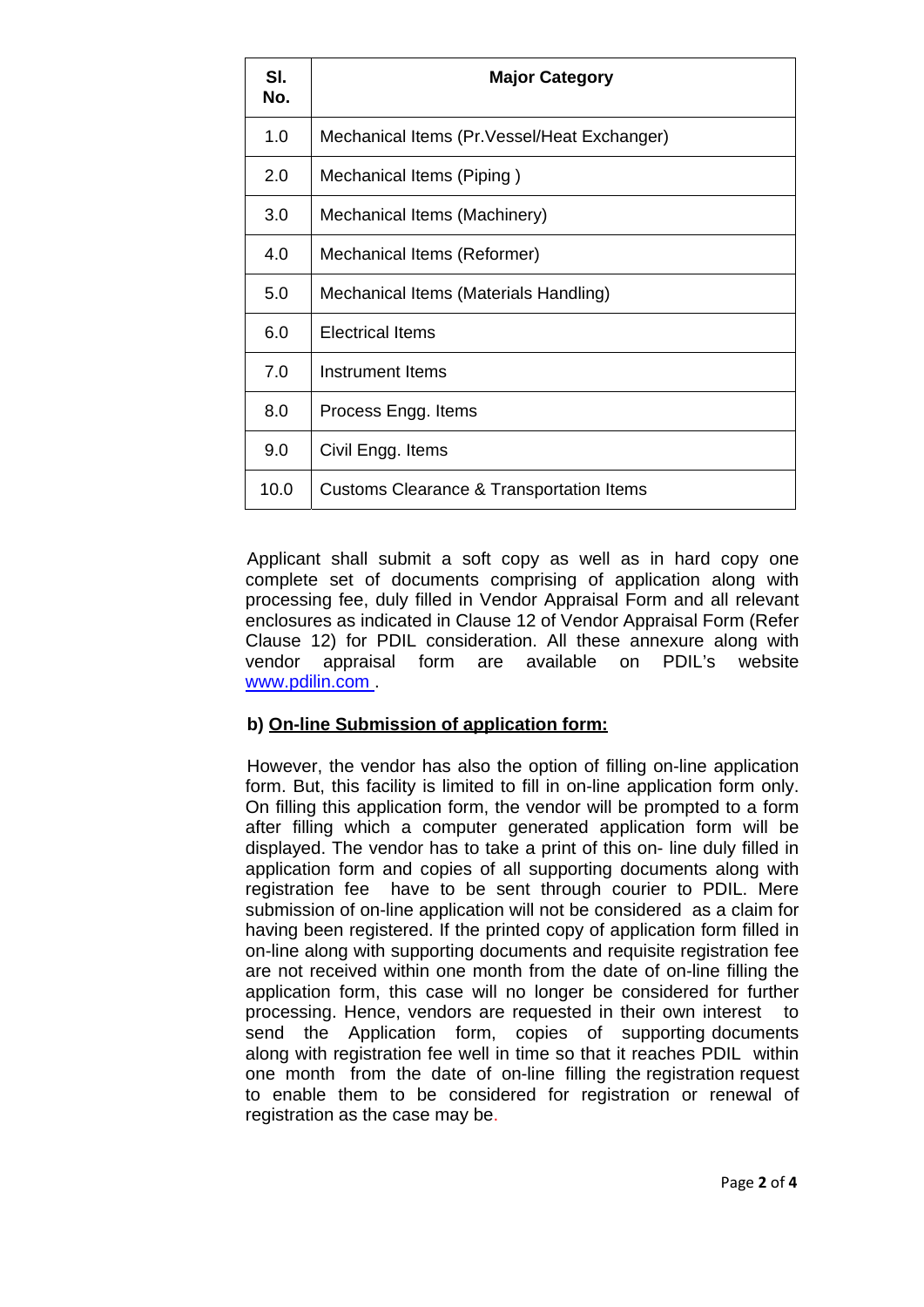- ii. Request for registration shall be entertained only from direct supplier / manufacturers. Request from agents/representatives shall be rejected & plea for refund of fee etc. shall not be entertained.
- iii. All correspondences shall be addressed to HOD, Material Management Department, PDIL, NOIDA.
- iv In case of on-line request, the reference number shall be generated while filling in the application form itself and the same number shall be referred for all future reference & correspondence with PDIL.
- v. Vendor may be apprised during the interim period about his status of application, if necessary.
- vi. The registration process will be based on evaluation of documents/information submitted by vendors. If required, queries shall be sent to vendors seeking the necessary information required for techno-commercial evaluation. **The vendors who are nonresponsive to the queries in spite of giving sufficient time, their case shall be closed.**
- vii. After completion of document review, work assessment (as applicable), the case shall be taken up for approval by competent authority.
- viii. Registration certificate shall be issued to all suitable vendor(s) after finalization by PDIL.
- ix. No application request shall be entertained without processing/work assessment / Revalidation Fee as applicable.
- x. After finalization of case, fresh assessment of the company shall be considered after minimum one year.
- xi. Any inaccuracy in the vendor registration documents or failure to substantiate any response as required by PDIL may result in failure to qualify for inclusion in the master vendor list. Wherever any such information comes to notice even at a later date, the vendor name may be deleted / put in holiday day list from master vendor list.
- xii. It will be responsibility of Vendor to update PDIL about change of addresses, phone, fax, e-mail etc.
- xiii. If the vendor's future circumstances change (like inadequate infrastructure, financial / liquidity crunch, labour unrest, strike lock- out, closed/disappeared/become sick/merged with other companies, Vendor no longer meet the qualification criteria for the particular category of item / product registered) then the vendor should promptly inform PDIL for their necessary action.